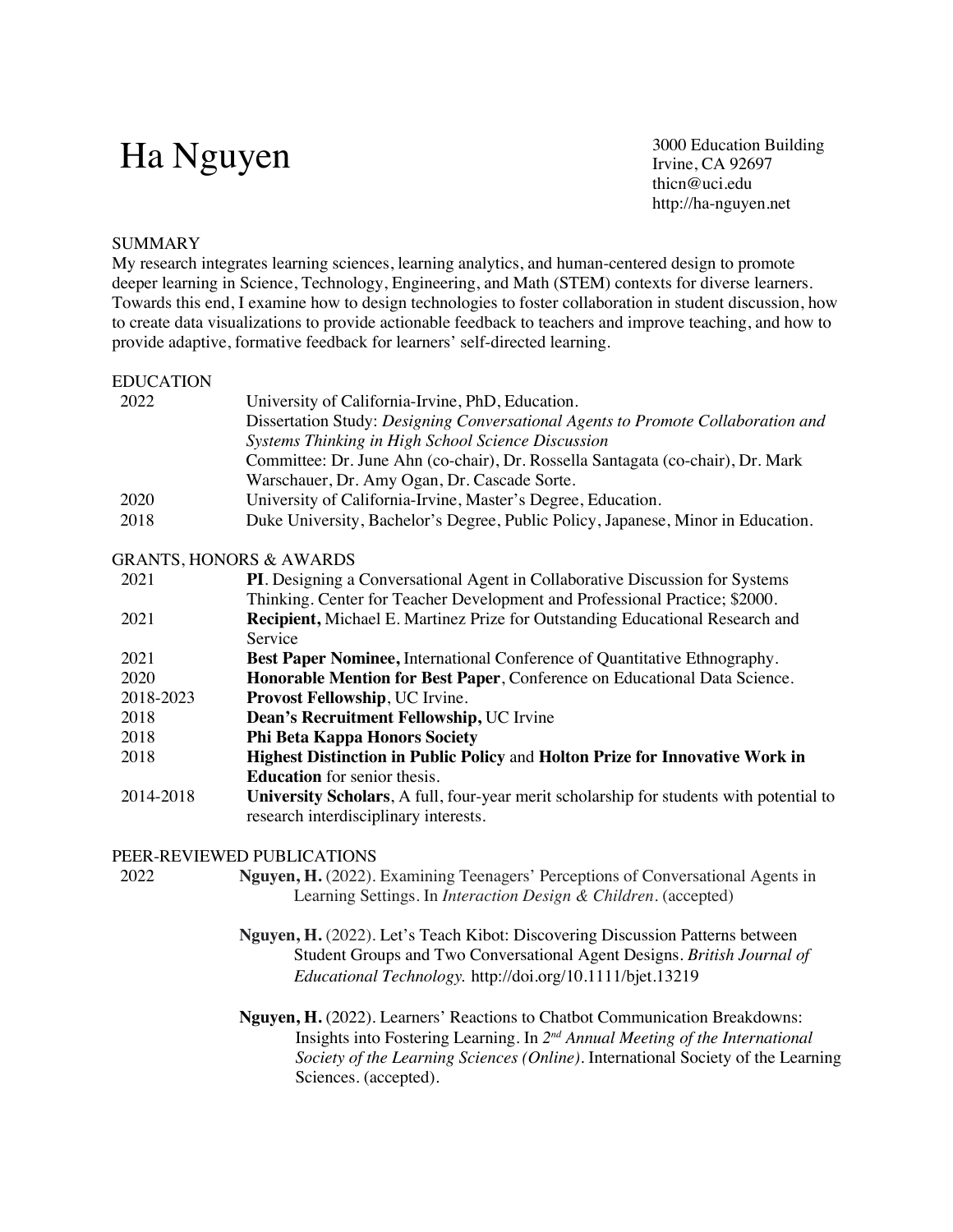| <b>Nguyen, H.</b> & Young, W. (2022). Knowledge construction and uncertainty in real world |
|--------------------------------------------------------------------------------------------|
| argumentation: A text analysis approach. In The 12th International Conference              |
| on Learning Analytics and Knowledge (LAK21).                                               |
| https://dl.acm.org/doi/fullHtml/10.1145/3506860.3506864                                    |

Jacob, S., Jonathan, M., **Nguyen, H.**, Richardson, D., & Warschauer, M. Examining the what, why, and how of multilingual student identity development in computer science. *ACM Transactions on Computing Education.* https://dl.acm.org/doi/abs/10.1145/3500918

Fischer, C., **Nguyen, H.**, Estrella, G., & Collins, P. Examining benefits of lectures and inquiry-based laboratories for language minority students in science gateway courses. *Plos One.* https://journals.plos.org/plosone/article?id=10.1371/journal.pone.0267188

2021 **Nguyen, H.**, Lim, K.Y., Fischer, C., Wu, L., Washington, G., & Warschauer, M. (2021). Peer support and temporality in regulated learning. *Learning & Instruction.*  https://doi.org/10.1016/j.learninstruc.2021.101443

> **Nguyen, H.**, & Santagata, R. Impact of computer modeling on learning and teaching systems thinking. (2021). *Journal of Research in Science Teaching*. https://onlinelibrary.wiley.com/doi/10.1002/tea.21674

**Nguyen, H.,** Ahn, J., Belgrave, A., Lee, J., Cawelti, L., Kim, H.E., Prado, Y., Santagata, R., & Villavicencio, A. (2021) Establishing trustworthiness through algorithmic approaches to qualitative research. In *Second International Conference on Quantitative Ethnography*. Springer, Cham. https://doi.org/10.1007/978-3-030- 67788-6\_4

Ahn, J., **Nguyen, H.**, Campos, F., & Young, W. (2021). Transforming everyday information into practical analytics with crowdsourced assessment tasks. In *The 11th International Conference on Learning Analytics and Knowledge (LAK21)*. https://doi.org/10.1145/3448139.3448146

- Ahn, J., Campos, F., **Nguyen, H.**, Hays, M., & Morrison, J. (2021). Co-designing for privacy, transparency, and trust in K-12 learning analytics. In *The 11th International Conference on Learning Analytics and Knowledge (LAK21)*. https://doi.org/10.1145/3448139.3448145
- Ahn, J., **Nguyen, H.**, & Campos, F. From visible to understandable: Designing for teacher agency in education data visualizations. (2021). *Contemporary Issues in Technology & Teacher Education (CITE)*. https://citejournal.org/volume-21/issue-1-21/general/from-visible-to-understandable-designing-for-teacheragency-in-education-data-visualizations/
- Campos, F., Ahn, J., Digiacomo, D., **Nguyen, H.**, & Hays, M. One chart, many meanings: Making sense of sensemaking in learning analytics dashboard design. (2021). *Journal of Learning Analytics*. https://www.learninganalytics.info/index.php/JLA/article/view/7113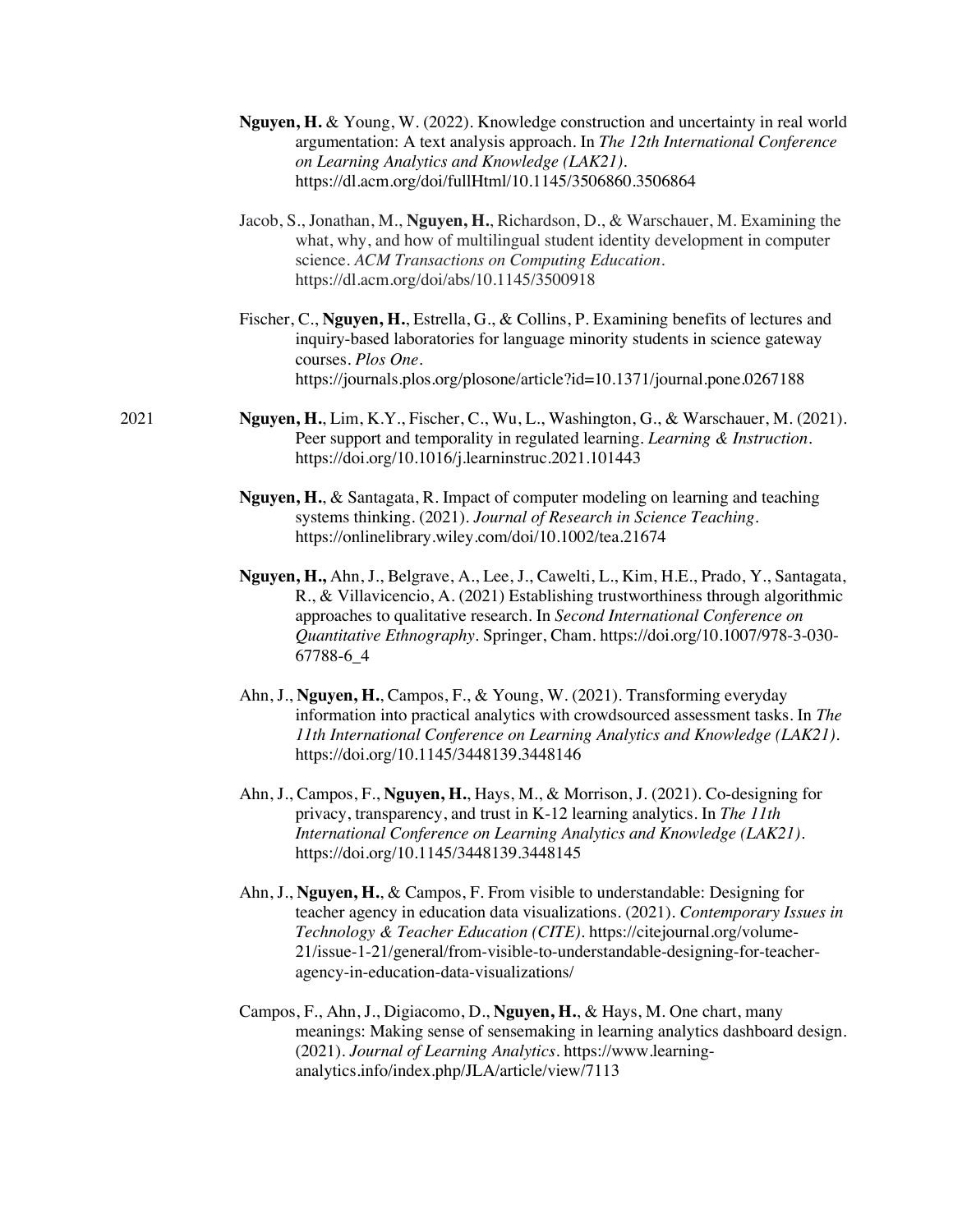- Santagata, R., König, J., Scheiner, T., **Nguyen, H.**, Adleff, A.-K., Yang, X., & Kaiser, G. Mathematics teacher learning to notice: a systematic review of studies of video-supported teacher education. (2021). *ZDM, International Journal of Mathematics Education*. https://doi.org/10.1007/s11858-020-01216-z
- 2020 **Nguyen, H.**, Wu, L., Fischer, C., Washington, G., & Warschauer, M. (2020). Increasing success in college: Examining the impact of a project-based introductory engineering course. *Journal of Engineering Education.*  doi.org/10.1002/jee.20319
	- **Nguyen, H.** & Jenkins, J. (2020). In or out of sync: Federal funding and research in early childhood. *AERA Open 6(4)*. doi/10.1177/2332858420979568
	- **Nguyen, H.**, Wu, L., Washington, G., Lim, K.Y., & Fischer, C. (2020). Collaboration patterns and design practices in first-year project-based engineering. In *Proceedings of the 2020 American Society for Engineering Education Annual Conference & Exposition.*
	- **Nguyen, H.**, Lim, K.Y., Wu, L. Fischer, C., & Warschauer, M. (2020). "I thought we said": Perceived peer support, discourse cohesion, and regulation in engineering design. In *14th International Conference of the Learning Sciences: Interdisciplinarity of the Learning Sciences, ICLS 2020.* International Society of the Learning Sciences (ISLS).
	- **Nguyen, H.,** Ahn, J., Young, W., & Campos, F. (2020). Where's the learning in education crowdsourcing? In *Proceedings of the Seventh (2020) Annual ACM Conference on Learning@ Scale*. doi.org/10.1145/3386527.3406734
	- **Nguyen, H.**, Garcia, L., Jacob, S., Richardson, D., & Warschauer, M. (2020). Reflection as formative assessment of computational thinking in elementary grades. In *14th International Conference of the Learning Sciences: Interdisciplinarity of the Learning Sciences, ICLS 2020.* International Society of the Learning Sciences (ISLS).
	- **Nguyen, H.**, Garcia, L., Jacob, S., Richardson, D., & Warschauer, M. (2020). Elementary teachers' use of video reflections to reinforce computer science language and concepts. In *Proceedings of the Research on Equity and Sustained Participation in Engineering, Computing, and Technology,* IEEE Computer Society.
	- Zhou, N., **Nguyen, H.**, Fischer, C., Richardson, D., & Warschauer, M. (2020) Hybrid professional development program to promote high school teachers' selfefficacy in computer science classroom. *ACM Transactions on Computing Education.* doi/10.1145/3410631
	- Jacob, S., **Nguyen, H.**, Garcia, L., Richardson, D., & Warschauer, M. (2020). Teaching computational thinking to multilingual students through inquiry-based learning. In *Proceedings of the Research on Equity and Sustained Participation in Engineering, Computing, and Technology,* IEEE Computer Society.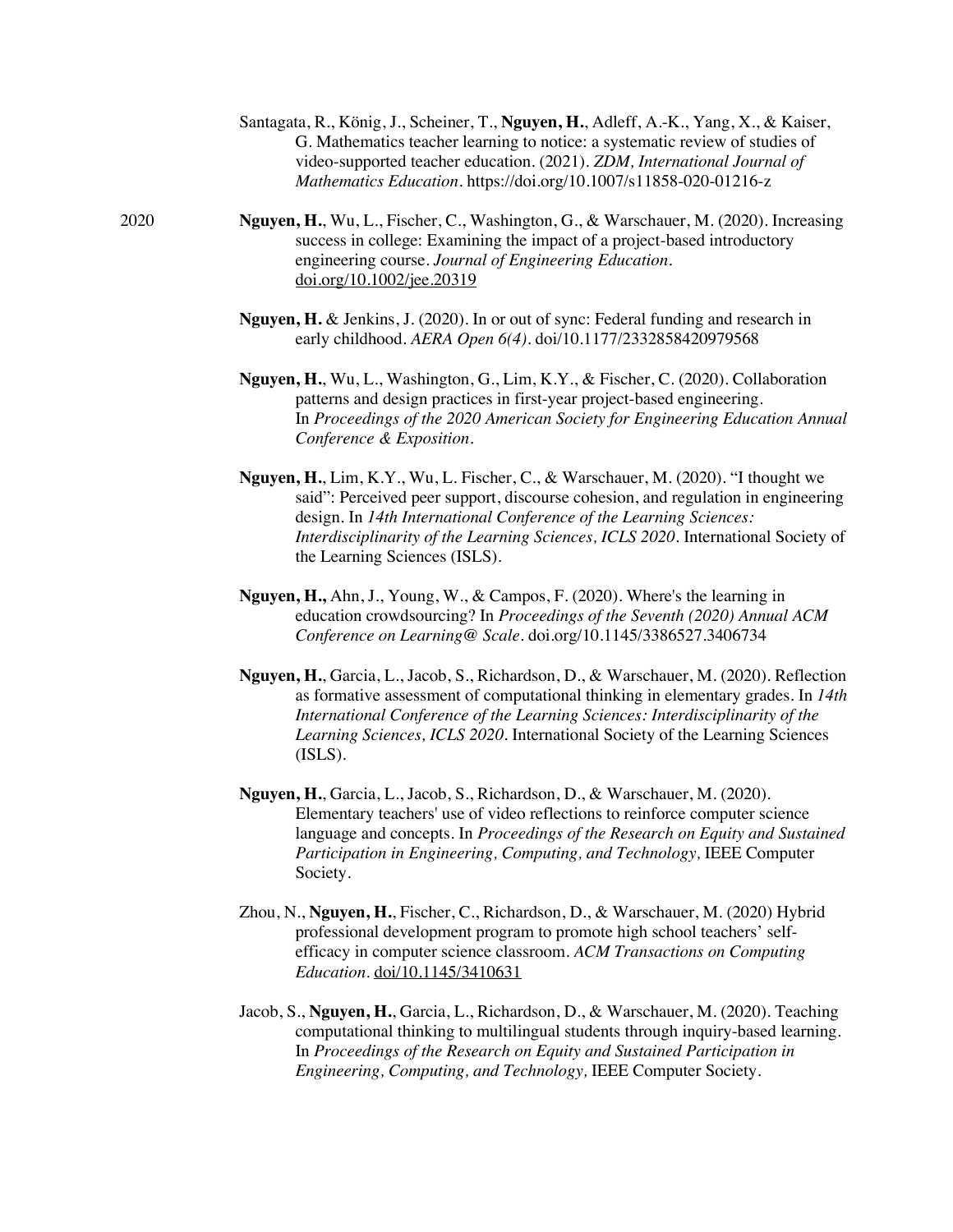2018 Jacob, S., **Nguyen, H.**, Tofel-Grehl, C., Richardson, D., & Warschauer, M. (2018). Teaching computational thinking to English learners. *NYS TESOL Journal*, 5(2), 12-24.

## BOOK CHAPTERS

- 2021 **Nguyen, H.**, Campos, F., & Ahn, J. (2021). Designing for generative uncertainty in learning dashboards. In Ifenthaler, D., & Muhittin, S. (Eds), *Visualizations and Dashboards for Learning Analytics*.
	- **Nguyen, H.**, Campos, F., & Ahn, J. (2021). Expanding the design space of data and action in education: What co-designing with educators reveal about current possibilities and limitations. In Bowers, A. (Ed), *Data Visualization, Dashboards, and Evidence Use in Schools: Data Collaborative Workshop Perspectives of Educators, Researchers, and Data Scientists*. Teachers College, Columbia University. New York, NY. https://doi.org/10.7916/d8-jj2g-e225

#### WORK IN PROGRESS

Revise & Resubmit Fischer, C., **Nguyen, H.**, Feng, Y., Fiorini, S., Kalender, Y., McKay, T., ..., & Warschauer, M. Advanced Placement course credit and undergraduate student success in STEM gateway courses. *Journal of Research in Science Teaching*.

In preparation Ahn, J., **Nguyen, H.**, Lopez, J., Chew, P., Ali, A., & Homer, B. Reminders, Reflections, and Relationships: Insights from the Design of a Chatbot for College Advising.

## CONFERENCE PRESENTATIONS

Undergraduate mentees are underlined.

2022 **Nguyen, H.** (2022, April). "Looks like robots, sounds like humans": Surveying students' conceptualizations of learning agents. Paper presented at *AERA Annual Meeting 2022*.

- 2021 **Nguyen, H.**, Lim, K.Y., Fischer, C., & Wu, L. (2021, June). Using relational event modeling to capture shared regulation interactions in collaborative learning. Poster presented at *The Annual Meeting of the International Society of the Learning Sciences*.
	- Rosenberg, J., & **Nguyen, H.** (2021, April). How K-12 school districts communicated during the COVID-19 pandemic: A study using Facebook data. Poster presented at *The 11th International Conference on Learning Analytics and Knowledge (LAK21)*
	- **Nguyen, H**., Ludovise, S., Wang, J., Huse, J., & Santagata, R. (2021, April). Modeling tools and systems thinking patterns in middle school. Paper presented at *AERA Annual Meeting 2021*.
	- **Nguyen, H.**, Ahn, J., Belgrave, A., Lee, J., Cawelti, L., Kim, H.E., Prado, Y., Santagata, R., & Villavicencio, A. (2021, April). Combining algorithmic approaches and human insights to establish trustworthiness in qualitative research. Paper presented at *AERA Annual Meeting 2021*.
- 2020 **Nguyen, H.**, Schmidt, D., Santagata, R.(2020, November). Crystal Code: Examining the impact of computational modeling on scientific systems thinking. Poster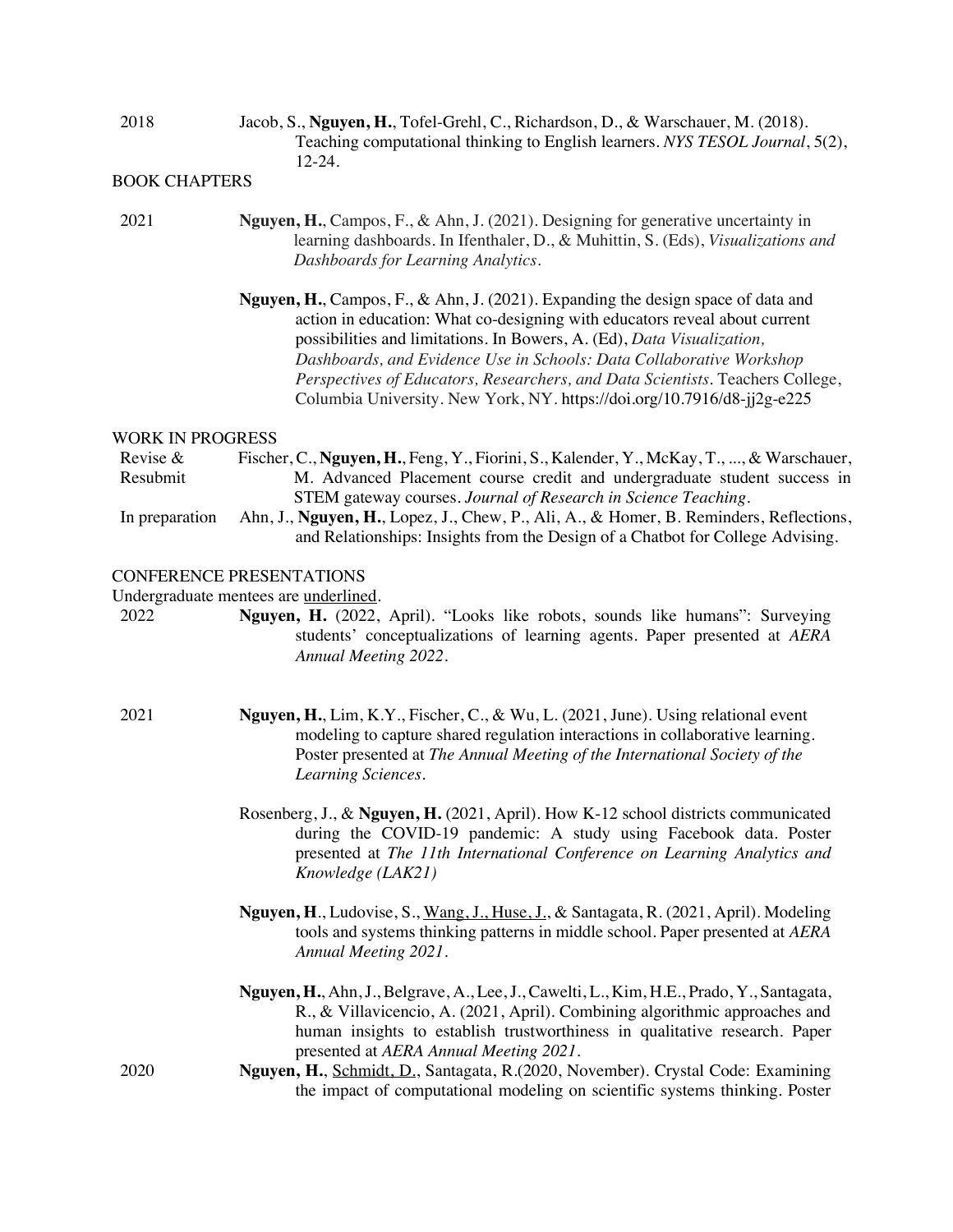presented at *International Society for Technology in Education (ISTE)*. Anaheim, CA.

- **Nguyen, H.** (2020, September). In or out of sync: Funding in early childhood through text analytics. Paper presented at *Conference on Educational Data Science*, Stanford, CA. **[Honorable Mention for Best Paper]**
- **Nguyen, H.**, Santagata, R., & Warschauer, M. (2020, April). Co-design dynamics in community science education: Teachers, researchers, and community partners. *Paper presented at Annual American Educational Research Association*. San Francisco, CA. (Conference canceled)
- Fischer, C., **Nguyen, H.**, Feng, Y., Fiorini, S., Kalender, Y., McKay, T., ..., & Warschauer, M. (2020, April). Advanced placement course credit and undergraduate student success in STEM gateway courses. Paper presented at *Annual American Educational Research Association*. San Francisco, CA. (Conference canceled)
- Wegemer, C., Clark, H., Gyles, S., Kochmanski, N., Lee, U., **Nguyen, H.**, ..., & Steiss, J. (2020, April). Advancing research-practice partnerships: Leveraging the positionality of graduate student researchers. Poster presented at *Annual American Educational Research Association*. San Francisco, CA. (Conference canceled)
- 2019 Jacob, S., **Nguyen, H.**, Garcia, L., Richardson, D., & Warschauer, M. (2019, October). Design of Computational Thinking Curriculum for Multilingual Learners [Presentation]. Connected Learning Summit. Irvine, CA.
	- **Nguyen, H.** (2019, September). Social Discourse to Promote Computational Thinking [Paper]. Paper presented at the Learning Sciences Graduate Student Conference. Evanston, IL.
	- **Nguyen, H.** Autonomous, but Together: Elementary Teachers' Self-Efficacy and Autonomy [Paper]. Annual American Educational Research Association. April 2019. Toronto, Canada
	- Jacob, S., **Nguyen, H**., Richardson, D., & Warschauer, M. Developing a Computational Thinking Curriculum for Multilingual Students: An Experience Report [Poster]. Research on Equity and Sustained Participation in Computing, Engineering, & Technology. February 2019. Minneapolis, MN.

#### TEACHING & MENTORING

- Course **EDUC 10: Educational Research Design (**Teaching assistant). Undergraduate course that guides students through the process of conducting educational research, by creating research questions, literature reviews, and qualitative and quantitative research designs. Enrollment: 125 students.
- Workshop **Quantitative Ethnography Accelerator Program** (Facilitator). 4-week research program for researchers interested in applying quantitative ethnography methodologies to integrate analytics into analyses of large-scale qualitative data.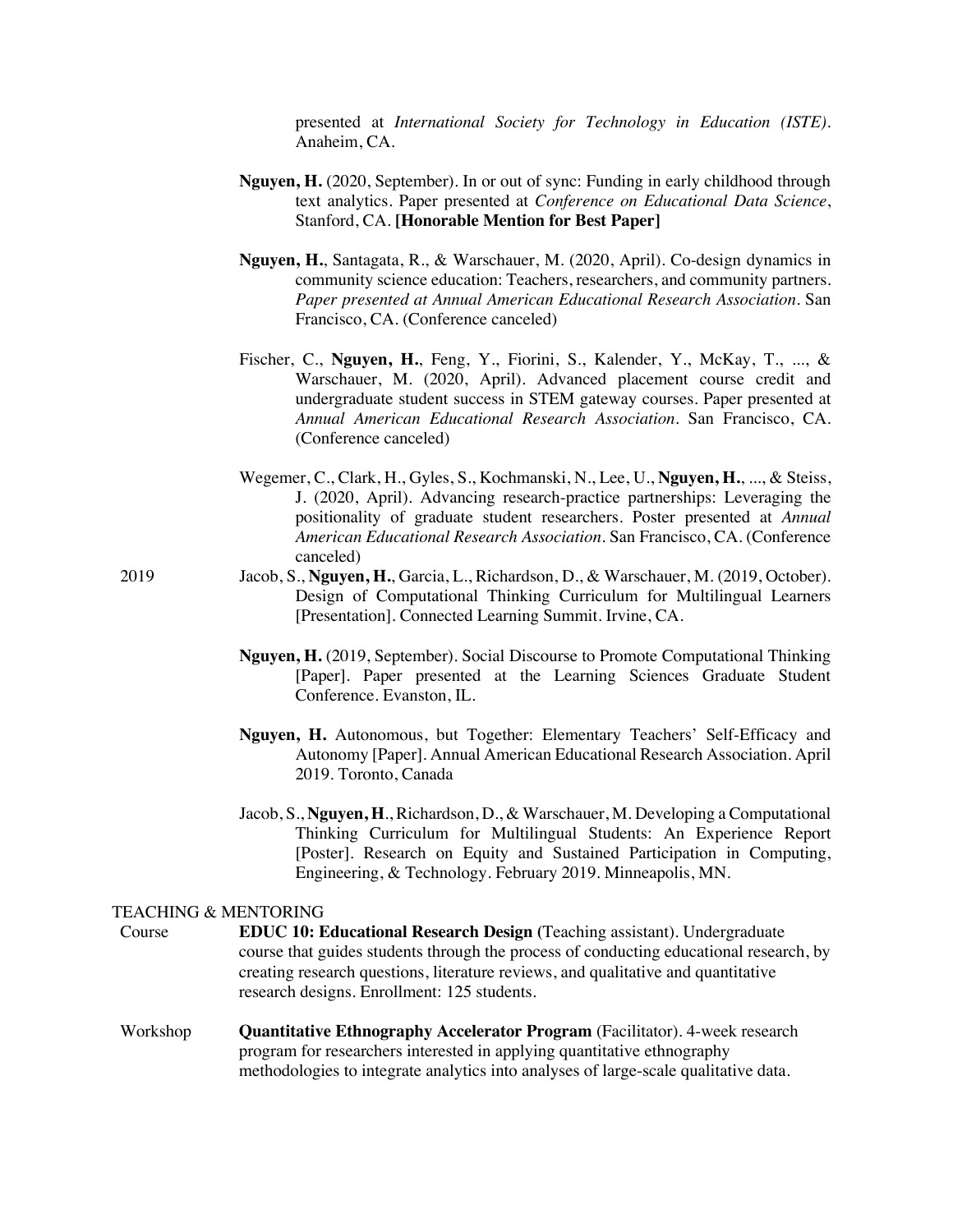**Headway Program** (Lead Mentor). 12-week program that guides high school and undergraduate students from Vietnamese schools through conducting independent research. 2021. Enrollment: 40 students.

**R for Data Science** (Facilitator). 8-week workshop series at UCI that introduces undergraduate and graduate students to data processing, visualization, and analyses in R. 2019-2021. Enrollment: 25-30 students per session.

**Graphs & Visualizations in R** (Facilitator). 1-session workshop to introduce undergraduate students to data visualizations in R. Center for Creating Opportunities through Education. 2019.

**Computational Thinking Research from a Design-Based Approach**. (Facilitator). Google ExploreCSR, Long Beach, CA. 2019

**Undergraduate Club Lightbulb Conversation.** (Mentor). Workshop to introduce undergraduate students at UCI to higher education and educational research. 2019.

#### Teaching in K-12 settings **Freedom School Partner**, Charlotte, NC (K-2 Teacher). 2015. **Durham Public Schools**, Durham, NC (Teaching Assistant). 2014-2018.

## HIGHLIGHTED EXPERIENCES

2018-2021 **Researcher, Practical Measures, Routines and Representations** (NSF Grants 1719744; 1620851; 1621238; 1620863) Advisor: June Ahn (UC Irvine) ● Design the front-end of a data visualization platform (https://edsight.io). Manage usability testing. Collaborate with U.S. school stakeholders (teachers, instructional coaches, and school administrators) to define research questions, conduct studies, and develop designs. • Conduct interviews, usability testing, co-design sessions, user journey mapping, and field studies 2020 **Lead researcher.** Proposal to the 2020 Tool Competition, Schmidt Futures Designing Collaborative Chatbot Personas in High School Science (unfunded, shortlisted for Phase 2 out of 3) PI: Rossella Santagata (UC Irvine). Collaborator: Crystal Cove Conservancy. 2019-2021 **Researcher, Data Scientist**. Lilobot (IES grant R305H180051) Advisor: June Ahn (UC Irvine) ● Design the front-end of a mobile interface for a chatbot aimed at increasing college enrollment. ● Develop natural language processing pipelines to model conversation topics, predict FAQ intents, and detect sentiment to match students with mentors. 2018-2020 **Community Research Fellow.** Orange County Education Collaborative (OCEAN) Advisor: June Ahn (UC Irvine) • Conduct qualitative and quantitative analyses of effectiveness and perceptions towards school improvement within an improvement network.